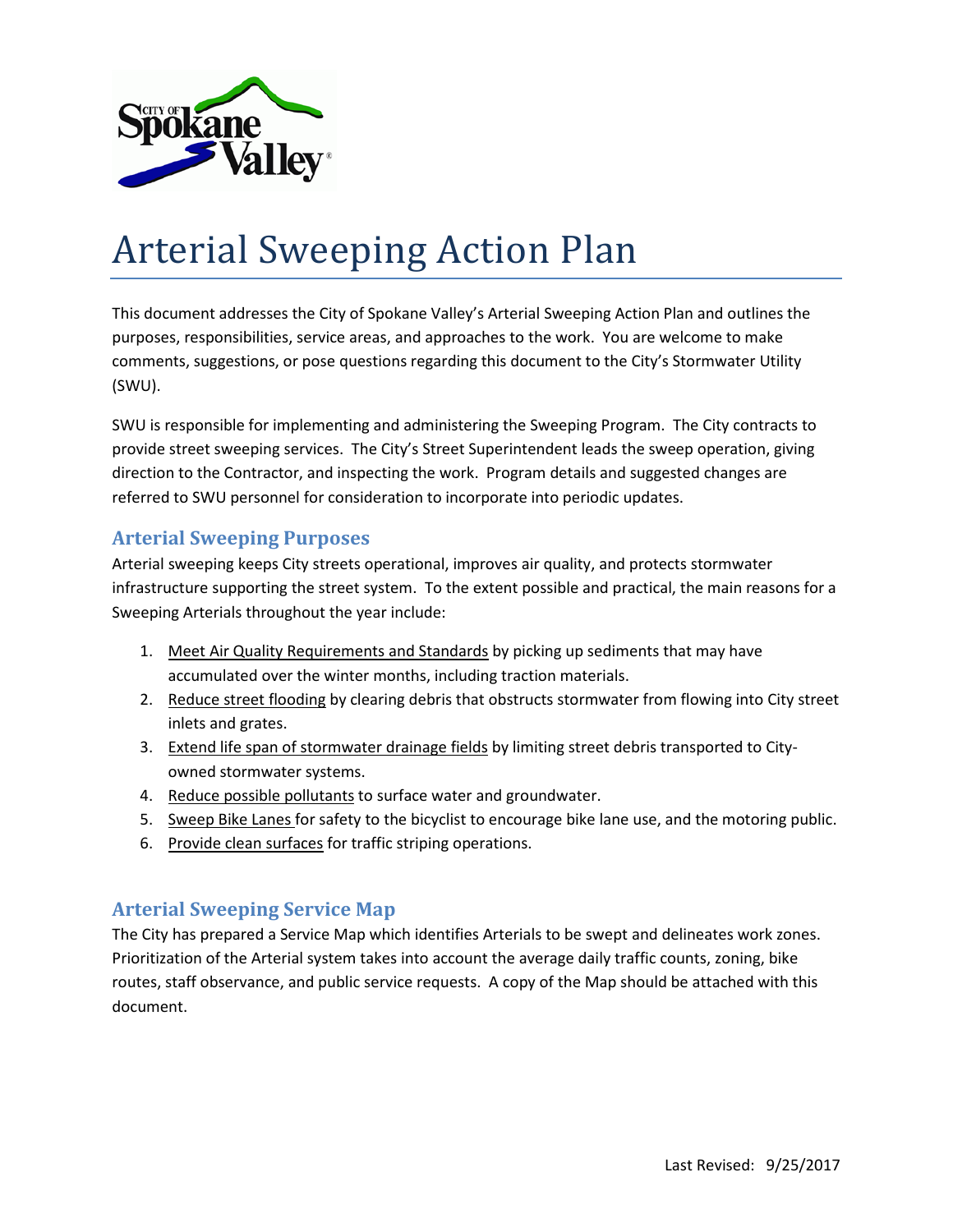# **Work Approach**

## *Direction to Start*

The direction to start monthly Arterial Sweeping will come through the City's Street Superintendent at the time that the Deputy City Manager concurs with recommendations from Stormwater Utility staff.

## *Sweep Priority*

After receiving authorization to start, the Street Superintendent may indicate a priority and order of which Arterials are to be swept by the Contractor. Arterials take priority over collector or local roads.

# *Sidewalk Cleaning*

During the first cleaning, after winter maintenance operations conclude, in the spring, and prior to sweeping the roadway, the Contractor shall clean non-separated arterial sidewalks and medians as needed or required by the City. In addition, the Contractor shall clean sidewalks at other locations as needed, prior to sweeping the roadway. The Contractor will flush sidewalks with water trucks and do their best to minimize runoff. The Contractor shall have an appropriate number of sweepers behind the truck to collect any debris and runoff to minimize impact to the storm drain system.

## *Frequency*

Winter sweeping of Arterials is infrequent and dependent upon weather conditions and City approval. Typically, winter sweeping will only occur during periods of above freezing temperatures and only along curbs of priority one and two Arterials, or as directed. No wet cleaning of sidewalks will be permitted until average overnight temperatures are above freezing and winter operations have concluded, usually during the latter half of March.

Spring sweeping of Arterial streets will follow the prescribed manner as indicated in the Spring Sweep Action Plan.

Subsequent sweeping of Arterials during the summer and fall months will be along curbs only unless directed otherwise and in the following manner:

- Priority one areas are shown on the map with solid red lines are authorized to be swept twice a month.
- Priority two areas are shown on the map as solid orange lines are authorized to be swept once during the month.
- All other areas will be authorized by the City as determined necessary.

## *Inclement Weather*

Street sweeping shall not be conducted when there are climatic conditions present or forecast that would make such operation ineffectual or dangerous. These conditions include, but are not limited to, heavy rain, wind and gusts greater than 20 mph, snow, sleet and ice, or freezing temperatures.

## *Night Sweeping*

Commercial and Industrial areas shown with a dark shadow around priority lines and are allowed to be swept at night, with advanced notice to the City.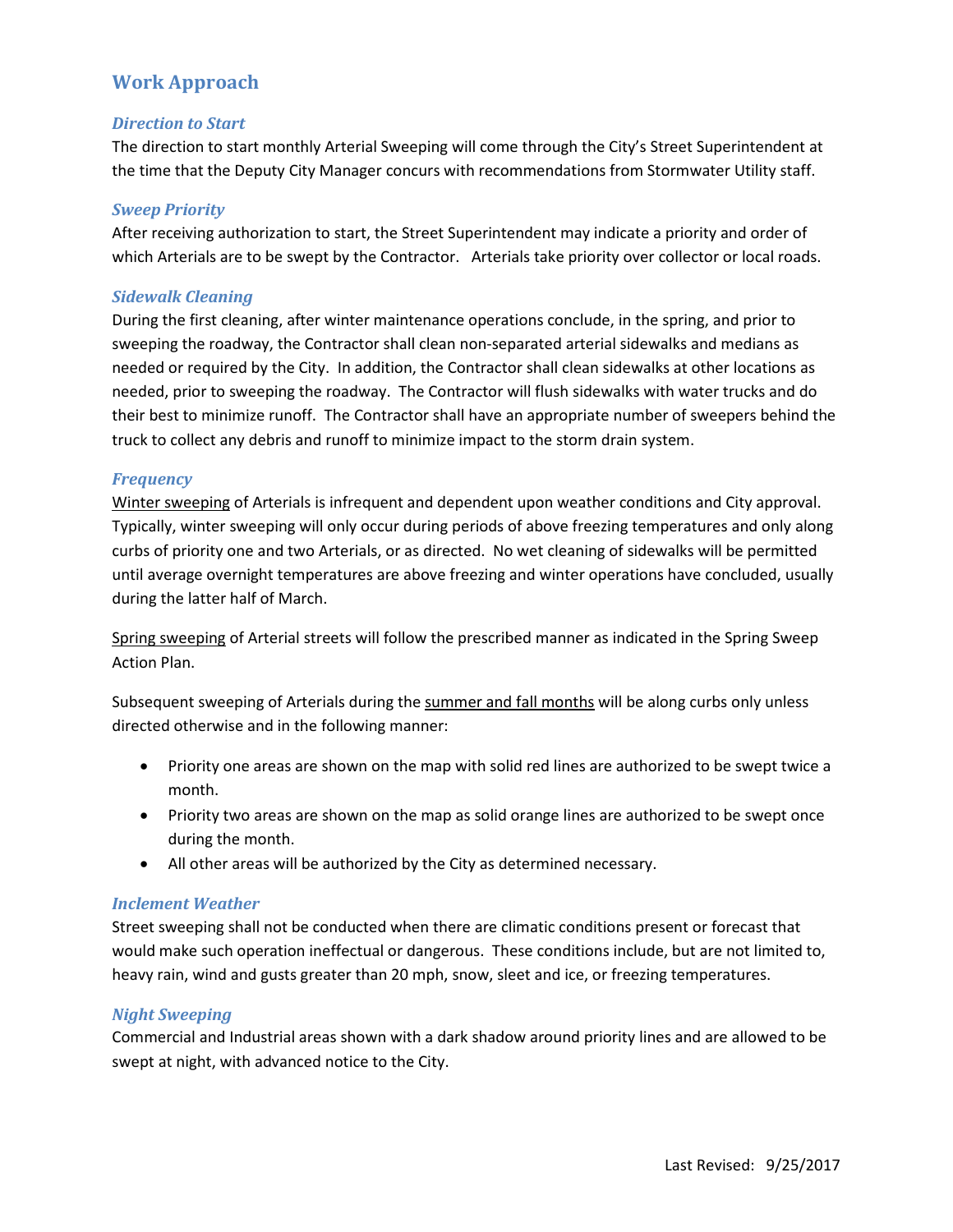# *Day Sweeping*

The Contractor will only be allowed to sweep near or within residential areas between the hours of 7:00 a.m. and 7:00 p.m.

# *Equipment*

The Contractor will use regenerative air type sweepers for initial sweeping of arterials in the spring. After the initial sweep of arterials is completed, sweeping along curbs is to be accomplished using a high-efficiency vacuum sweeper. Other types of sweeping equipment may be used only with written or email permission from the City.

# *Equipment Usage*

#### Water Trucks and Pressure Washers are allowed for the following uses:

- On arterials, for jetting debris off sidewalks adjoined to curbing, and at raised medians.
- With prior authorization of the City, the Contractor may, in areas of heavy needle and leaf debris, use a jet to move debris from the center of the road into a windrow for curb-line pass pickup by a sweeper. If allowed by the City to follow this practice, the Contractor shall in all cases keep the jetted debris in the street and collect the windrow with a sweeper within 30 minutes.

## Mechanical Sweepers are allowed for the following uses:

- Use of Mechanical Sweepers is with City approval only.
- Mechanical sweepers shall only be utilized for large particle and volume pickup in specific locations where the City deems the debris load high enough to warrant use.

## Regenerative Sweepers

- Regenerative Sweepers are to be the main type of equipment for sweeping in the City, with most curbed streets and lane miles being initially swept in the spring with a Regenerative Air Sweeper.
- Areas depicted by the City with permeable surfacing should **not** be swept with a Regenerative Air Sweeper.

## High Efficiency Vacuum Sweepers

- Only High Efficiency Vacuum Sweepers are to be used in areas with permeable surfacing. No other form of cleaning the street should be used in these areas.
- In the spring, after street sweeping with other equipment, a High Efficiency Vacuum Sweeper should be used on Principle Arterials, Minor Arterials, and Collectors for cleaning within 36 inches of the curb. The operator should make every effort to keep the vacuum head as close to the curb as possible, if not up against the front face of curb. Using the gutter broom should be minimal.

## *Order of Operations*

Typical order of operations is as follows:

1. Sweep roads per specific City schedule and priority, if any.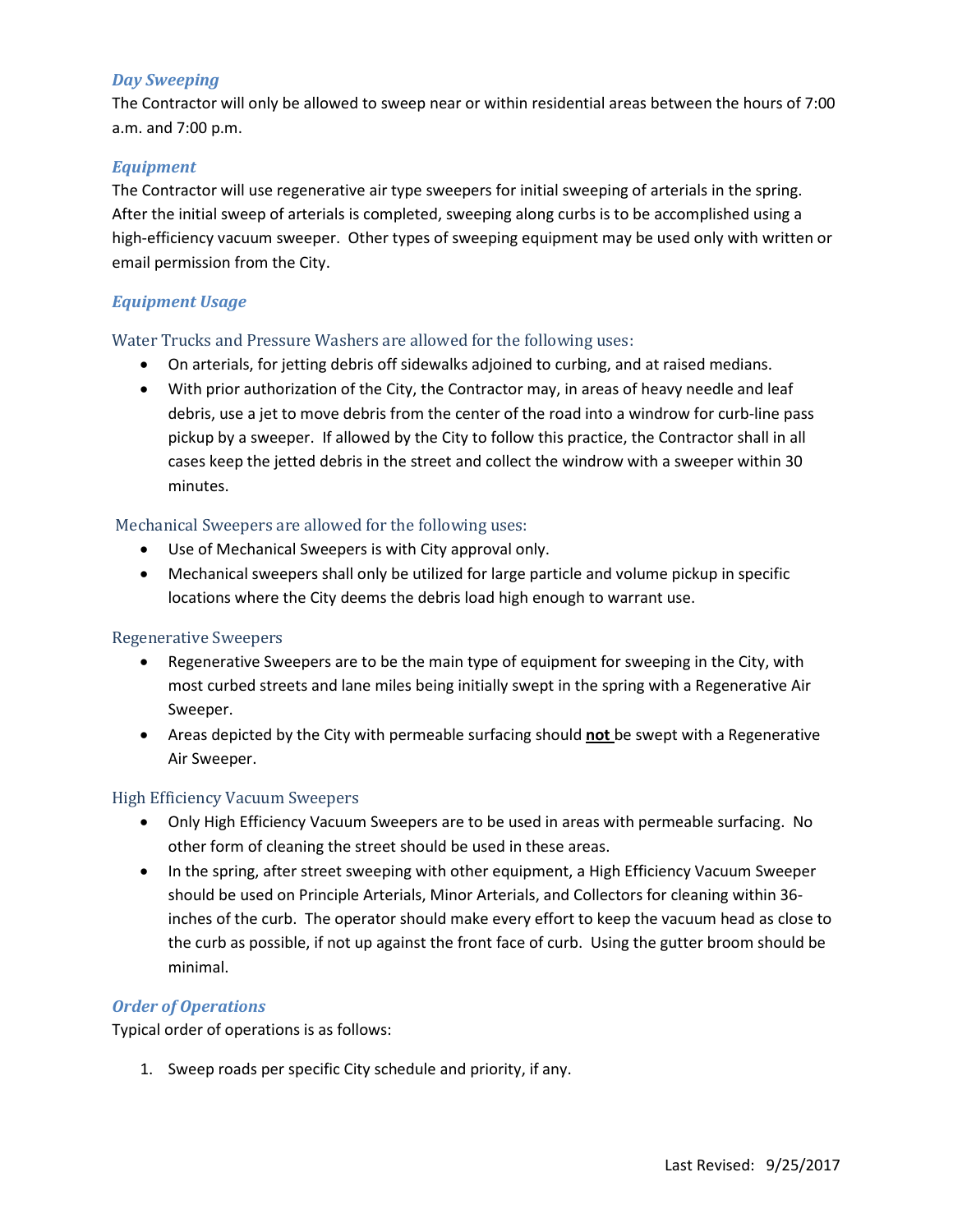- 2. Clean arterial sidewalks adjoined to curb and gutter, and at raised medians with Water Trucks or pressure washers as authorized.
- 3. Regenerative Air Sweep all curbs, intersection curb returns, left turn lanes, and flush concrete or paved medians.
- 4. If debris load is significant in certain areas, a Mechanical Sweeper may be used along curblines with City authorization and then followed with a Regenerative Air Sweeper. Mechanical sweepers should only be employed when it is clear that a Regenerative Air Sweeper would not be able to pick up the load within two or more passes.
- 5. On arterials after the initial first pass in the spring of a Regenerative Sweeper, use a High Efficiency Vacuum Sweeper along the curb-lines.
- 6. Only use High Efficiency Vacuum Sweepers over porous asphalt shoulders (starting Fall 2015 on Bowdish near 26<sup>th</sup>, Adams between Trent and Wellesley, and Wellesley along the East Valley High School frontage).

# *Street Debris Transfer Stations, Disposal, Water Resupply*

The City allows the Contractor to temporarily store collected debris at the southeast corner lot at Mission and Pierce, and at the City's street maintenance yard at 17000 E. Euclid. Storage piles of street debris must be removed within 3 months. The City of Spokane Valley currently has the Contractor permanently dispose of street debris at the Graham Road Landfill by means of loader and dump trucks from the transfer station(s).

Water resupply locations are to be coordinated by the Contractor with their water purveyor(s). All locations should be approved by the City prior to use.

# *Parked Vehicles*

Parking is not restricted for street sweeping purposes; residents are asked to voluntarily not park vehicles on the street on their designated sweeping day. The Contractor shall sweep around any vehicle parked on the street.

# **Feedback and Review**

The City strives to improve response and value it gives to citizens, property owners, and rate payers. Any feedback is appreciated, both positive and/or negative with the overall sweeping program, this plan, implementation, equipment used, weather response, etc. The Stormwater Utility will take all comments and use those to revise and improve future sweeping plans.